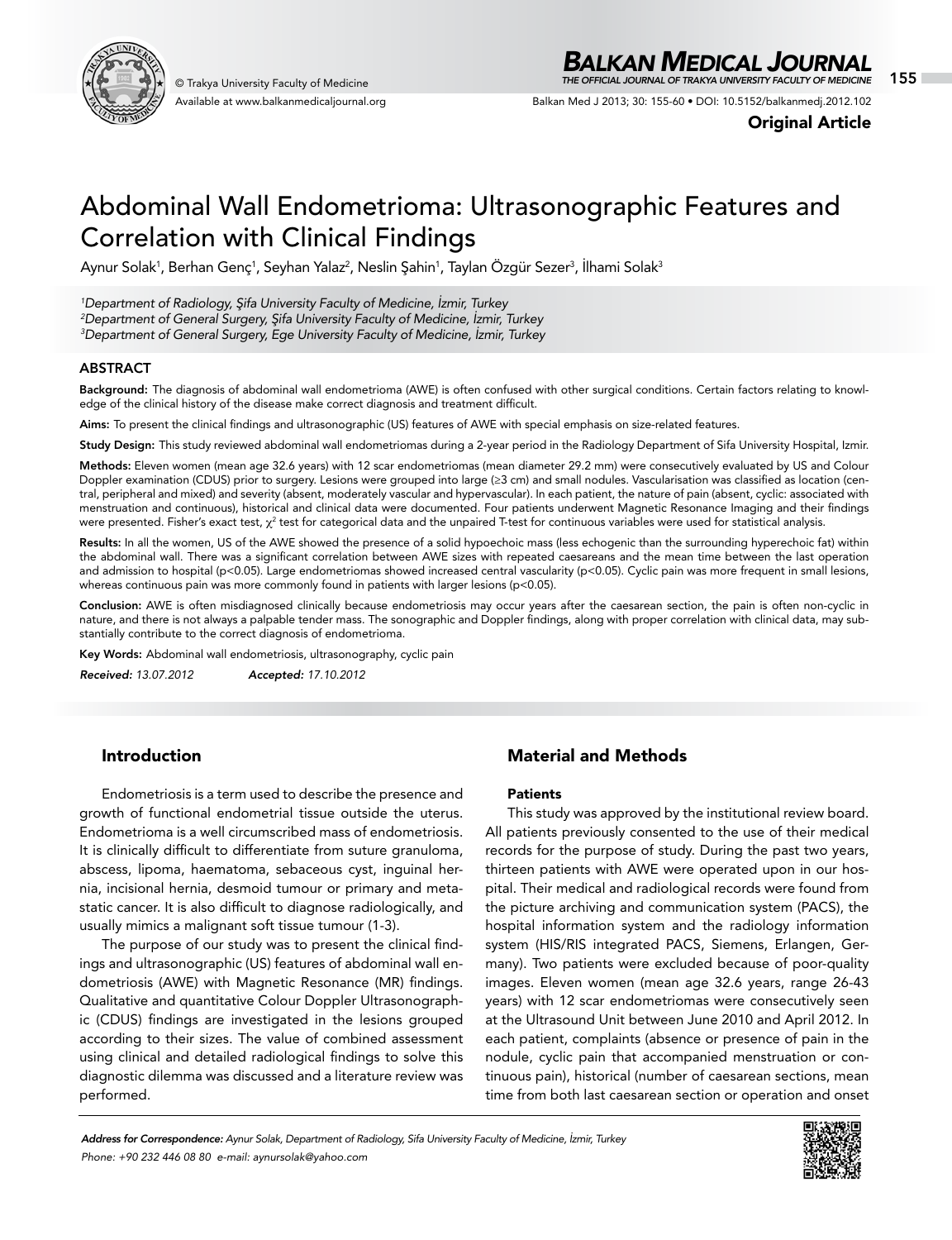of symptoms before admission, known pelvic endometriotic foci) and clinical (physical examination at admission) data were documented. Diagnostic procedures (excisional biopsy or US guided Fine Needle Aspiration Biopsy, FNAB) were not performed on the lesions for pre-operative diagnosis. All patients underwent surgery at our institution with a complete resection of the mass and histological examination of the specimen.

#### Imaging Techniques

CDUS examination was performed in all patients using 3.5 and 5.0-MHz convex-array and 7.5-MHz linear-array transducers (Sonoline Antares, Siemens Medical Solutions, Erlargen, Germany). CDUS was used to evaluate the vascularity of lesions. The following quantitative and qualitative CDUS parameters were detected:

- 1. Qualitative CDUS of lesions was graded as the presence or absence (avascular, moderately vascular or hypervascular) and classified as the location (peripheral and central) of vascularity in the lesion. The grade of vascularisation was based on the number of vessels: In avascular lesions, no vessel was determined; lesions were moderately vascularised when one or two vascular pedicles were detected; and tumours were highly vascularised when more than two vascular pedicles were seen. On the basis of the distribution of tumour vessels, three patterns of vascularisation were described: a peripheral pattern was a pattern with vessels around the mass periphery and no evidence of branching inside the lesion; a central pattern was a pattern that showed vessels only inside the lesion; and a mixedramifying pattern was a pattern with a deranged distribution of peripheral and intralesional-central vessels.
- 2. Quantitative measurement of resistance index (RI) was performed in feeding arterial structures. The RI was calculated with the following equation: RI equals (systolic peak velocity minus end-diastolic peak velocity) divided by systolic peak velocity. This was defined for each lesional artery and an average measurement of two waves was made for each artery. The maximum RI value for each lesion was considered in the following analysis.

In addition to US, five patients also underwent MRI on a 1.5-T scanner (Magnetom Espree, Siemens, Germany); those examinations included spin-echo T1-, fast spin-echo fat-saturated T2-, and fast spin-echo fat-saturated contrast-enhanced (intravenous, 0.1 mmol/kg gadolinium) T1-weighted sequences. All scans were performed in the supine position.

#### Imaging Analysis

All ultrasonographic examinations were interpreted by two radiologists working in consensus (AS and BG). Data collection included lesion site, size (largest of three orthogonal dimensions), morphology, echogenicity with respect to the predominant adjacent tissues, and qualitative and quantitative assessment of intralesional blood flow with CDUS. For the purpose of comparison, the lesions were divided into "large nodule" and "small nodule" groups. A large nodule was considered if the widest lesion diameter was equal to or greater than 30 mm. The location, size, signal intensity of the lesions were evaluated on routine-conventional MRI scans. All MR images were re-evaluated on a PACS workstation monitor (Leonardo console software 19A version, Siemens Erlangen Germany).

#### Histopathological Diagnosis

A diagnosis of AWE was made histologically when endometrial glands and stroma were found within the soft tissues and muscles of the abdominal wall. They were circumscribed by an inflammatory process, haemosiderin-laden macrophages and fibrosis.

#### Statistical Analysis

All clinical and ultrasound information was entered into a dedicated Microsoft Excel file (Microsoft Corp, USA) that was used for statistical analysis. This analysis was performed with SPSS base 21 for windows. Fisher's exact test and χ2 test for categorical data and the unpaired t-test for continuous variables were used. p values <0.05 were considered statistically significant.

# Results

The patients referred to the radiology department were primarily evaluated by the outpatient gynaecologic clinic  $(n=5)$ , the outpatient surgical clinic  $(n=4)$  or a general practitioner (n=2). The presumptive clinical diagnosis before radiologic consultation was abdominal wall endometriosis (n=4), suture granuloma (n=3), appendicitis (n=2), or haematoma (n=2). The clinical characteristics of the 11 women (mean age 32.6 years; range 26-43 years) constituting the study population are given in Table 1. All patients had previously delivered a child by caesarean section (mean section operation: 1.8 per patient, min: 1, max: 4). One patient had a known ovarian endometrioma.

The average time between last section and admission to our clinic was 33.2 months (range 19-79 months) and the average time of symptoms before admission was 22.7 months (range 3-45 months). The clinical and demographic features were classified according to lesion size, and these findings were summarised in the same table. Patients with lesion sizes larger than 3 cm had a longer mean time interval and the longer duration of symptoms before hospital admission when compared to the patients with smaller lesions (34.3 months vs. 12.1 months, p<0.05). Patients with lesion sizes larger than 3 cm had a longer mean time interval between the last operation and admission to our clinic, and those with a longer mean time of symptoms before hospital admission also had longer intervals (34.3 months vs. 12.1 months, p<0.05) when compared to patients with smaller lesions. The 12 endometriomas had a mean diameter of 29.2 mm (range 13-58 mm); four patients (36.3%) had large endometriomas (≥30 mm) with a mean lesion diameter of 41.3±9.02 mm (range 30-60 mm). Seven women (63.7%) had small endometriomas with a mean lesion size of 19.2±5.18 mm (range 9-27 mm). Four nodules (33.3%) were located between the subcutaneous rectus muscle sheath; in three cases (25%) both the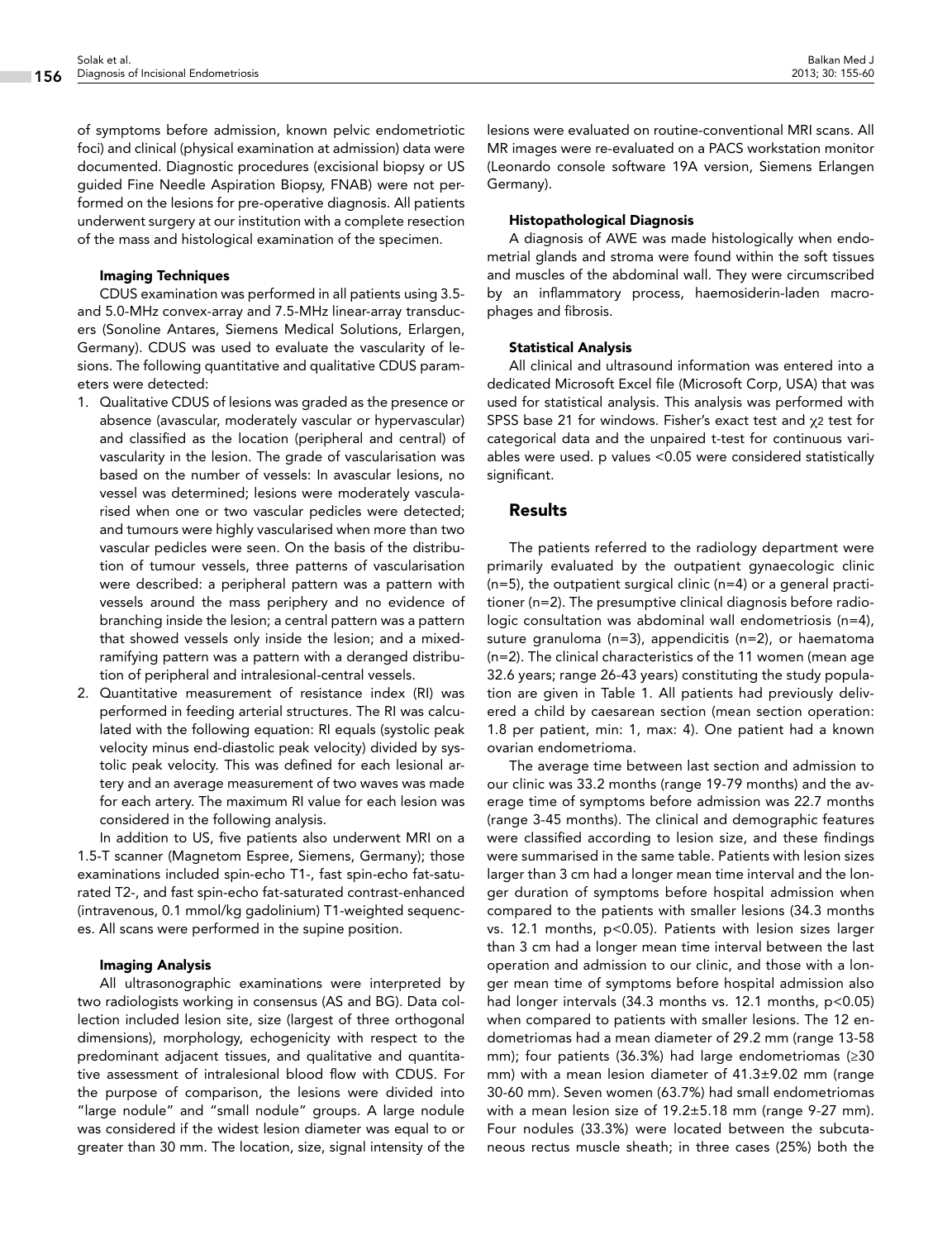subcutaneous and muscular plane were invaded; three lesions (25%) were purely subcutaneous and two more nodules (16.7%) were entrapped in the muscular layer of the abdominal wall. AWEs did not show a preferential distribution along the incision scar: 5 nodules were located on the right, 5 on the left inguinal region and 2 on the midline.

In all women, ultrasound examination of the AWE showed the presence of a solid hypoechoic mass (hypoechogenic compared to the surrounding fat tissue) within the abdominal wall (Figure 1). The echotexture was inhomogeneous in

d

6 of 12 (50%) cases owing to the presence of inner hyperechoic fibrotic spots, short white cords or small cystic foci (Figure 1a). Nine patients had a single nodule, one patient had two nodules (one large nodule associated with a small lesion) and one patient had multiple adjacent millimetric cysts (large nodule was found surrounded by small chocolate cysts) (Figure 2). There were mixed-branching hypervascular flow patterns in four patients with a lesion size of more than 3 cm (Figure 1b, c). In the remaining 8 nodules (66.6%), all of which were less than 3 cm, peripheral vascu-

|  |  | Table 1. Table shows clinical data, ultrasonographic findings and statistical results in the study group |
|--|--|----------------------------------------------------------------------------------------------------------|
|--|--|----------------------------------------------------------------------------------------------------------|

|                                                           | <b>L-AWE</b>    | <b>S-AWE</b>    | р         |
|-----------------------------------------------------------|-----------------|-----------------|-----------|
| Mean age (year, range)                                    | 31.6 (28-43)    | 29.3 (26-38)    | NS.       |
| Number of caesarean sections per patient                  | $2.5(2-4)$      | $1.3(1-2)$      | < 0.05    |
| Time since last caesarean delivery (months)               | $64.0 \pm 14.5$ | $31.2 \pm 11.3$ | < 0.05    |
| Onset of symptoms (months before admission)               | $34.3 \pm 11.9$ | $12.1 \pm 9.6$  | < 0.05    |
| Known pelvic endometriotic focus                          | O               |                 | NS.       |
| Continuous pain                                           | 4               | O               | < 0.05    |
| Cyclic pain (pain is associated with the menstrual cycle) |                 | 5               | < 0.05    |
| Lesion size mm $(\pm SD)$                                 | $41.3 \pm 9.02$ | $19.2 \pm 5.18$ |           |
| Resistive Index (mean±SD)                                 | $0.76 \pm 0.11$ | $0.69 \pm 0.16$ | <b>NS</b> |
| Central vascularisation                                   | 4               | O               | < 0.05    |
| Peripheral vascularisation                                | 4               | 6               | NS.       |

L-AWE: large abdominal wall endometrioma; S-AWE: small abdominal wall endometrioma; NS: not significant



Figure 1. a-e. A 34 year-old woman with 6-month of cyclic pain about two years after a caesarean delivery. Ultrasound exa-<br>mination (a) reveals a well-circumscribed heterogeneous, hypoechoic with fibrotic spots (white arro millimetres in size (m: rectus muscle). Doppler ultrasound demonstrates high resistance arterial flow (resistive index > 0.7) in the periphery (b) and low resistance flow in the centre (c) of the lesion. Axial T1-weighted fat-saturated spin-echo MR image (d) after injection of contrast medium shows strong enhancement of lesion (*arrow*). Histological examination (Haematoxylin-Eosin x40) (e) shows several endometriotic foci scattered in a dense fibrous tissue and muscle fibres. The foci are composed of both endometrial stroma and partially dilated glands in proliferative phase

e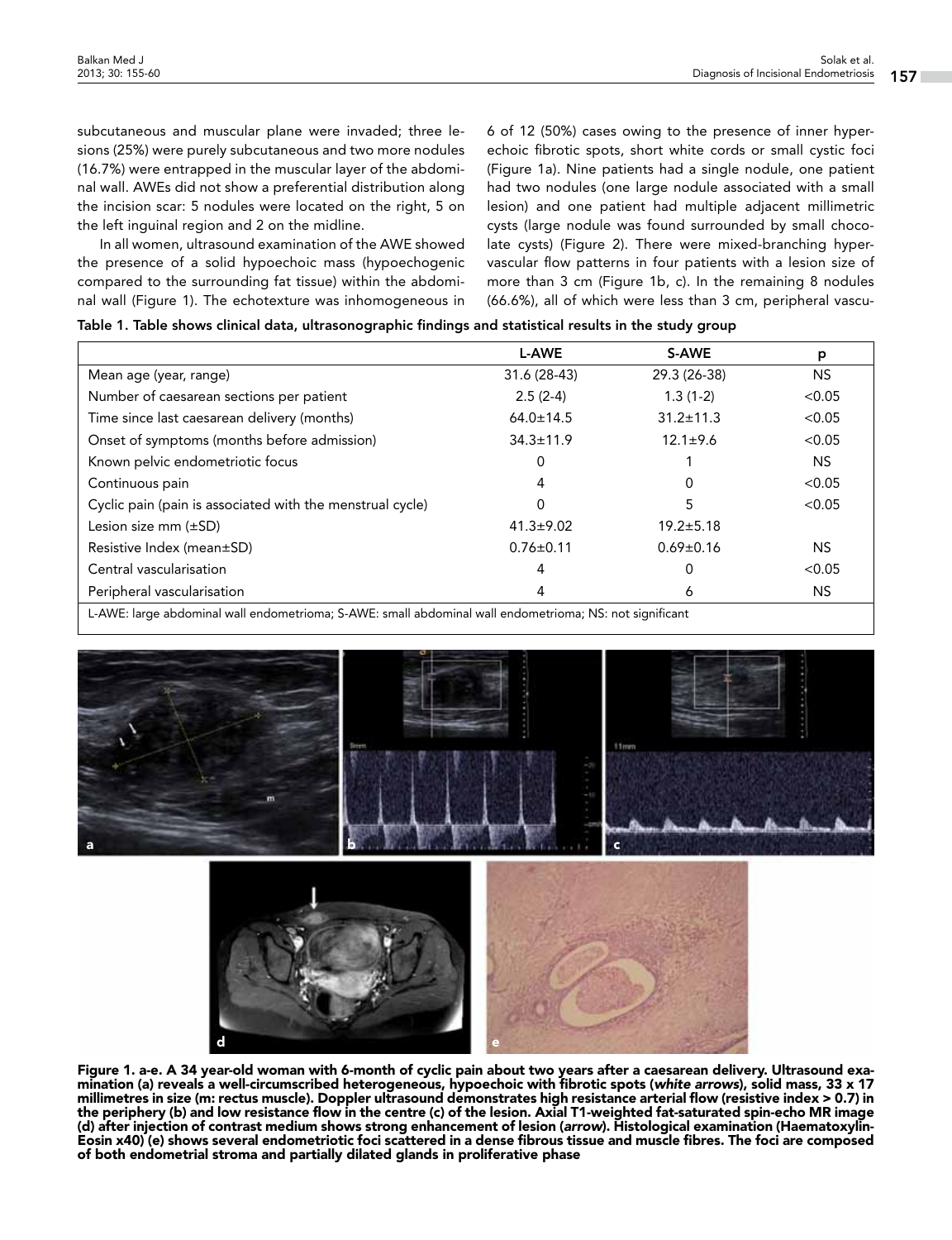

Figure 2. a-e. A 36 year-old woman with a slowly growing painful mass. She has a history of three caesarean sections. Ultrasound (a) shows a 2 x 3.5 cm nodule with hypoechoic content and blurred outer margins. Note that multiple cystic areas containing viscous liquid or a semi-solid substance are surrounding the mass anteriorly. The lesion includes rich peripheral and central hypervascular flow pattern (b). High resistance arterial flow is observed in the wall of the cyst (c) and centre (d) of the lesion. T2W Fat saturated axial image (e) shows that the mass is deeply located and invaded the rectus muscle and multiple hyperintense cysts are observed around the mass (*short arrows*). A 1.5 cm satellite nodule is seen on the left side of the primary lesion (*long arrow*)



Figure 3. a-c. A 29 year-old woman develops marked right lower quadrant abdominal pain. She was referred to us with the suspicion of acute appendicitis. She had undergone a cystectomy operation on the right ovary about one year ago. Ultrasound examination (a) shows 15 x 11 mm hypoechoic solid mass which may mimic a malignancy. The lesion was located in subcutaneous fat. Note the absence of blood vessels within the nodule at Doppler examination (b). T2W fat sat axial MRI (c) image shows a superficially located and well-demarcated hyperintense nodular lesion (*arrow*)

larity was observed in 5 nodules (moderately vascular n=4, highly vascular n=1) and no vascularity was seen in 3 nodules (Figure 3). MRI revealed the lesions to be isointense compared to muscle on the T1-weighted sequence, as high signal intensity on fat-saturated T2-weighted images, and with marked-homogeneously contrast enhancement (Figure 1d). There was a significant correlation between AWE sizes with repeated sections and the mean time between the last operation and admission to hospital (p<0.05). Cyclic pain was more frequent in small endometriomas, whereas continuous

pain or painless lumps were more often seen in patients with larger lesions (p<0.05) (Table 1).

# **Discussion**

Endometriosis is a term used to depict the abnormal location of functional endometrial tissue outside the uterine endometrial cavity. Its incidence is dependent on the diagnostic method and choice of sampling framework. Approximately 11% of women have undiagnosed endometriosis at the popu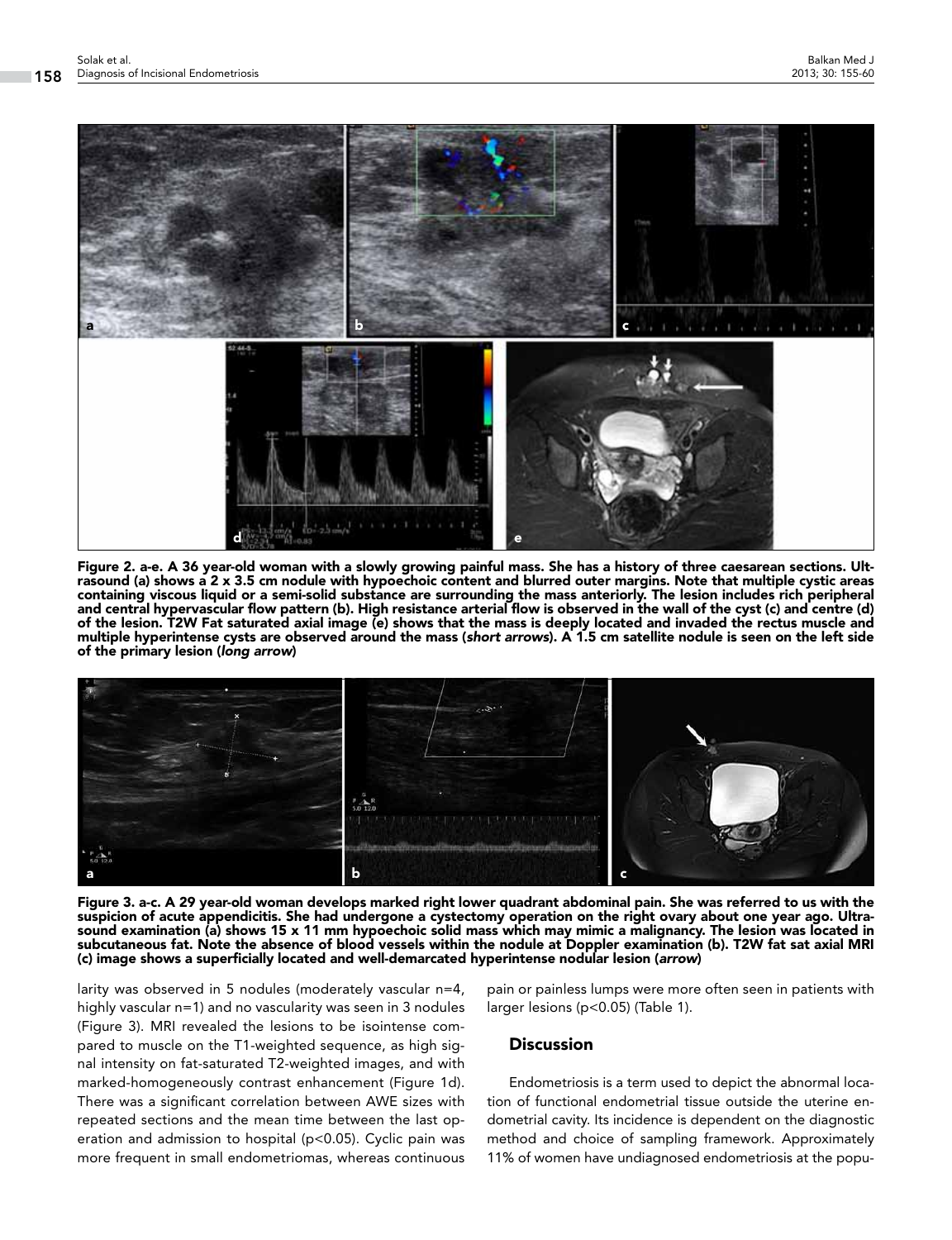lation level, but it is difficult to accurately determine the prevalence (4-6). Extrapelvic endometriosis affects nearly every organ, except the heart and the spleen, but its most common location is in the abdominal wall (7-9). When endometriosis develops as a local mass, the lesion is called an endometrioma (10). The relationship between intra- and extrapelvic endometriosis is not clear. Only 26% of patients presenting with extrapelvic endometrioma also have intrapelvic endometriosis (6). In our study, there was only one patient with a history of ovarian endometrioma, which was surgically removed during a previous caesarean section.

In general, the characteristic clinical symptom of endometriosis is cyclic pain associated with menstrual periods (8, 9). Continuous pain or painless lumps may occur, but has generally been regarded as atypical (11), which may explain why it is clinically often recognised late, as was the case in our patients. This is even more striking in particularly large lesions. Indeed, when compared to patients with smaller endometriomas, women with a large mass showed a medical history characterised by a longer interval between both the last section operation and the onset of painful symptoms before hospital admission.

Ultrasonography is often performed as a first step in the evaluation of soft tissue masses. It can in fact confirm the presence of a lesion, even if small in size, and provides information on its size, location, margins, and internal structure. Moreover, sonography can easily differentiate solid from fluid masses, which are frequently benign or posttraumatic. With regard to solid masses, however, the method lacks specificity. With the exception of lipomas, which can be recognised more confidently, sonography is not able to distinguish benign lesions from malignant ones. The sonographic appearance of abdominal wall endometrioma can be cystic, multicystic, mixed, or solid (12). The echo pattern may or may not correlate with the menstrual period, and sonographic findings are nonspecific (13). In our study, sonographic examination revealed these masses to be solid, hypoechoic lesions in the abdominal wall and to contain internal vascularity on CDUS. Only one of the endometriomas also contained cystic areas. In larger lesions, CDUS revealed multiple vascular pedicles entering the mass from different points and an abundant central vascularisation in contrast with absent central vessels seen in smaller incisional endometriomas. Larger lesions extend deeper and feed from the rich vasculature of the rectus sheath (via deep branches of inferior and superior epigastric arteries). However, small lesions are located in hypovascular subcutaneous fat, thus their growth is limited (13-15). In the presence of a rapidly growing, painless mass and the absence of previous surgery, malignant soft tissue masses in the abdominal wall should be considered in the imaging differential diagnosis. In a study by Fleischer et al., the presence of central vascularity was a highly determinative finding of malignancy for soft tissue lesions. In contrast, the absence of intralesional vascularity seemed to be a reliable sign of benignancy (16). We found prominent central vascularity in four large nodules, while only two nodules were avascular. Therefore, we believed that it is not sufficient to use diagnostic ultrasound in the differentiation of malignant lesions.

Computerised tomography (CT) involves ionising radiation and requires an intravenous contrast agent. Furthermore, it is insufficient for specific diagnosis. AWE cannot be distinguished from invasive abdominal masses by CT (12, 14, 17). Although, typically, MRI is suited best for defining the anatomy of the soft tissue mass and its surrounding structures, the signal characteristics and contrast enhancement pattern of AWE are not specific, and the true histological nature of the tumour or other soft-tissue masses often cannot be ascertained by imaging alone, with few exceptions (e.g., lipoma or haemorrhage) (13, 18). However, MRI has become a useful tool in AWE to provide a roadmap for operations to determine the location and depth of infiltration in the surrounding tissues. Busard et al. investigated the diffusion-weighted imaging (DWI) MRI features of AWE and found that DWI was useful for evaluating deep AWEs (18-20). In our study, conventional MR sequences revealed non-specific imaging findings identical to that of soft tissue malignancy.

The different imaging modalities mentioned here are nonspecific but useful in determining the extent of disease, and assist in the planning of operative resection, especially in recurrent and large lesions. FNAB has been reported to diagnose endometrioma in isolated cases (6, 11, 21, 22). Because needle tract endometriosis after amniocentesis has been reported (23), it would be advisable to include the site of aspiration in the field of operative resection. In our study, the lesions localised with US were completely excised by surgeons. To date, none of the patients in this study have had a recurrence of their AWEs.

The gold standard treatment for AWE is wide excision of the mass. If the lesion is not completely removed, it can reoccur or new lesions can form if the neighbouring parenchyma is inoculated during the operation (21-24). Thus, ultrasound examination should focus on the exact prediction of the size of the mass and assessing whether or not the AWE invades the abdominal fascia. In fact, small, superficially-located nodules are relatively easy to remove. Those lesions which have invaded the rectus sheath or are located deeper in the muscle layer will require a wider laparotomy for complete resection, and the risks and healing time will be greater (13, 21, 25).

The limitations of our study are its retrospective nature regarding only patients with AWE and the fact that no standardised protocol was predetermined for examining the patients. This condition might have led to some lack of uniformity. Against all odds, all lesions were examined using a high-frequency linear transducer and CDUS examination was performed in all masses. Furthermore, a consensus was achieved by the authors for every lesion, by reviewing several digital documentations. This should have reduced the limitations and reinforced the whole data analysis. Finally, our study is based on a limited number of patients and should be confirmed in a larger series of patients.

In conclusion, AWE is often misdiagnosed clinically because endometriosis may occur after years of operation, the pain is often non-cyclic in nature, and there is not always a palpable tender lump. Because of the lack of specific imaging features, there is no need to use of other expensive diagnostic modalities, such as MRI and CT. The sonographic and